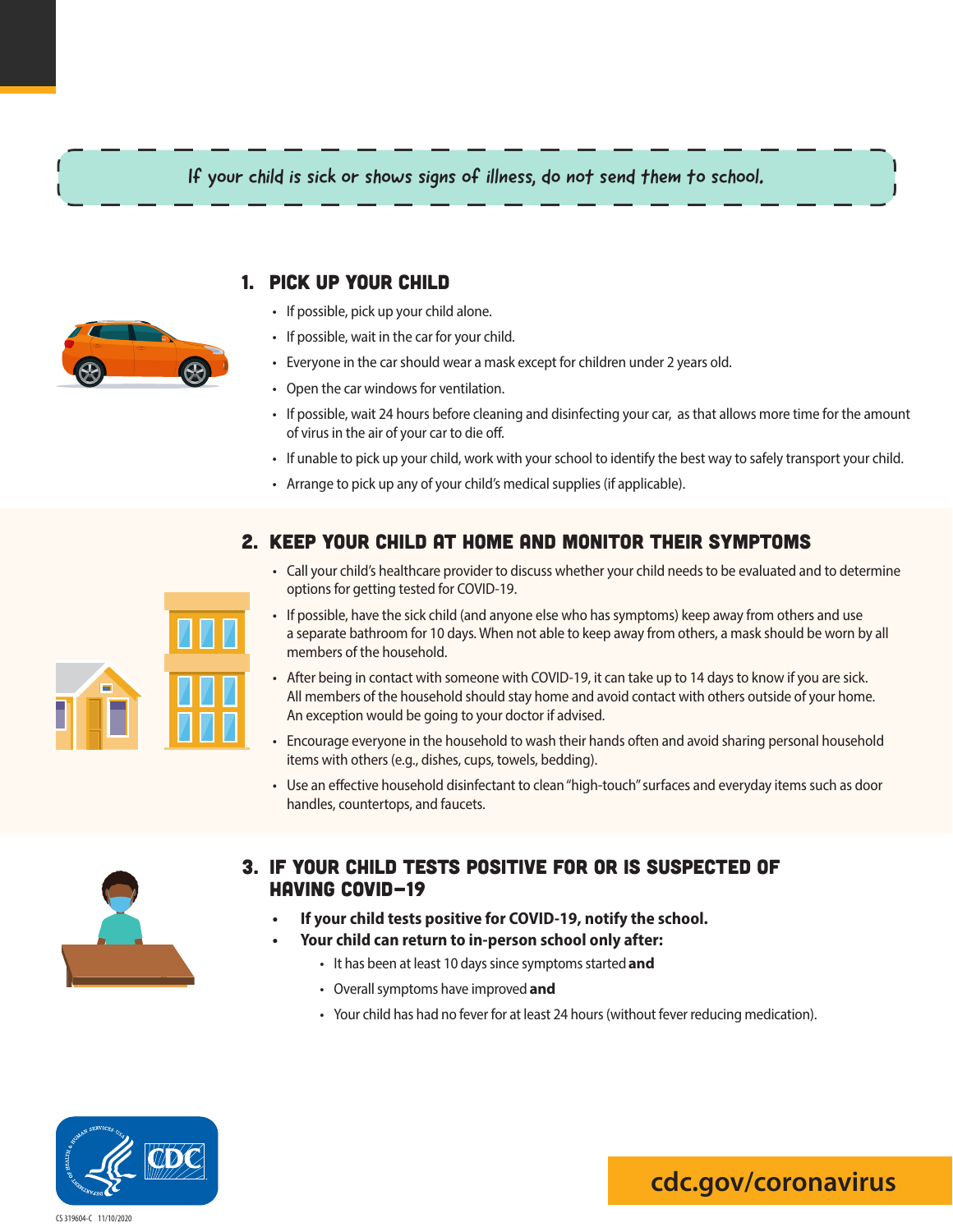#### **Jackson Charter School Policy Policy #100.3 - SAFETY CONDITIONS AND PROGRAMS FOR STUDENTS**

# **OVERVIEW**

The practice of safety will be considered an integral part of the instructional program and will be promoted through a thorough understanding of Jackson Charter School's protocols and practices regarding the COVID-19 Pandemic. These practices and procedures are based in part on guidance from multiple sources including: the Center for Disease Control and Prevention ("CDC"), the World Health Organization, the Illinois Department of Public Health ("IDPH"), the Winnebago County Department of Public Health, and the offices of the Governor for Illinois. This is a fluid document, based on Local, State and Federal guidelines, that will continue to develop over time. As changes are made to this policy, updates will be given to students.

#### **PURPOSE**

The intent of this policy is to serve as guidelines for students for Jackson Charter School re-opening activities. The purpose of this policy is to achieve the following goals:

- Maximize the protection of lives of staff, students, and community members while minimizing educational and social disruption.
- Enable Jackson Charter School to continue to operate and provide services as normally and effectively as possible.
- Develop a communications plan to ensure that students receive timely and accurate information regarding disease prevention strategies and infection control strategies.

### **CURRENT EDUCATIONAL PLAN**

Schools are currently open, and students have had the opportunity to choose either in-person learning or virtual instruction. Schedules, classroom spaces, and day-to-day operations will be adjusted to allow for social distancing and smaller groupings in accordance with CDC, IDPH and the Winnebago County Department of Public Health guidance.

#### **KEY STRATEGIES, POLICIES, AND PROCEDURES**

#### Temperature Checks

Students will be required to have their temperatures taken upon entering the school building each day, with no exceptions. Jackson will use infrared temperature thermometers to take the temperature of each student entering the building.

The protocol for temperature testing will be as follows: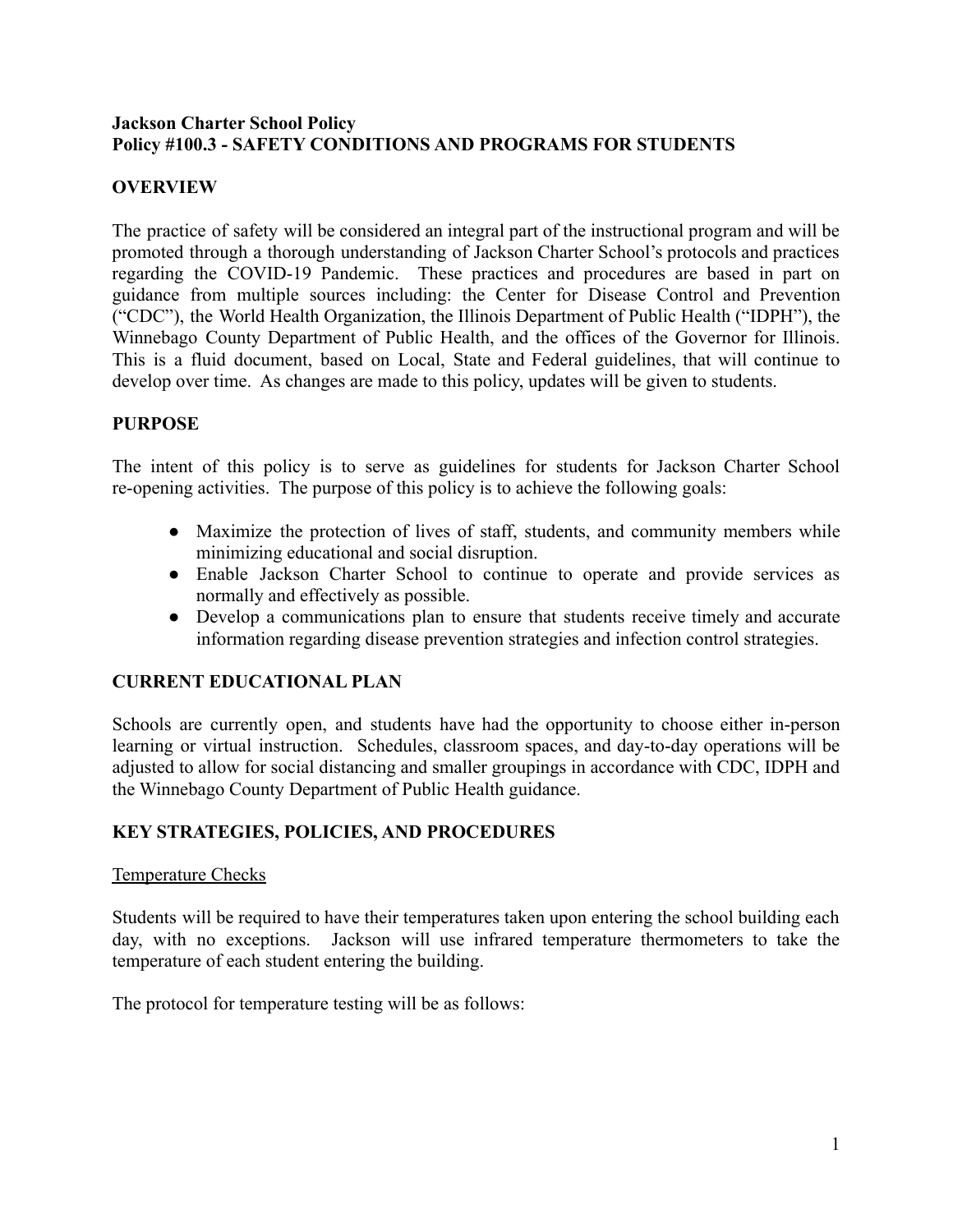### Morning Temperature Check

- a) Upon arrival to the school building between 7:50 a.m. and 8:00 a.m. students will be given an infrared temperature screening by either the school nurse or a designated administrator who will be stationed at student accessible entrances to the school building;
- b) Should a student arrive after the beginning of the school day and miss the temperature check window, they will be required to:
	- a. Report to the nurse's office for a temperature screening upon arrival to the school building.

# Temperature Recording/Quarantine Procedures

- a) Should a student have a temperature of over 100.4 degrees, they will be sent home for the day and will not be permitted to enter the building.
- b) In accordance with current practice, once a student is symptom-free for 24 hours, they will be permitted to return to school, absent a COVID-19 quarantine order dictating a longer period of self-isolation.
- c) Should a student be required to undergo a quarantine by either a Federal, State, or Local government entity or a licensed Physician, the student's family/guardian is directed to contact the school Principal, Shavina Baker to set up virtual instruction during this time.
- d) If a student is suspected to have COVID-19 or has been diagnosed with COVID-19, the student should follow steps to prevent the spread of COVID-19 if they are sick. Students should not return to school until they meet the criteria to discontinue home isolation and/or have consulted with a healthcare provider and State or Local Health Department.

### Students exhibiting COVID-19-like symptoms at home

Should a student begin exhibiting any COVID-19-like symptoms outside of the school day, in accordance with current practice, the student's family/guardian is directed to contact the school Nurse, Penny Rickard to notify the school that the student should be expected to be absent during the following school day.

### Students exhibiting COVID-19-like symptoms at school

Should a student begin exhibiting a COVID-19-like symptom during the school day, they will be directed to report to the school nurse. Family/Guardians will be contacted and expected to pick up the student from school in accordance with the protocols outlined in the Student Handbook.

Jackson Charter School's standard practice regarding student illnesses is that a student should be symptom-free for at least 24 hours prior to returning to school. Unless otherwise instructed by the Winnebago County Public Health Department for the purposes of a suspected COVID-19-related illness or quarantine, this practice will remain in effect.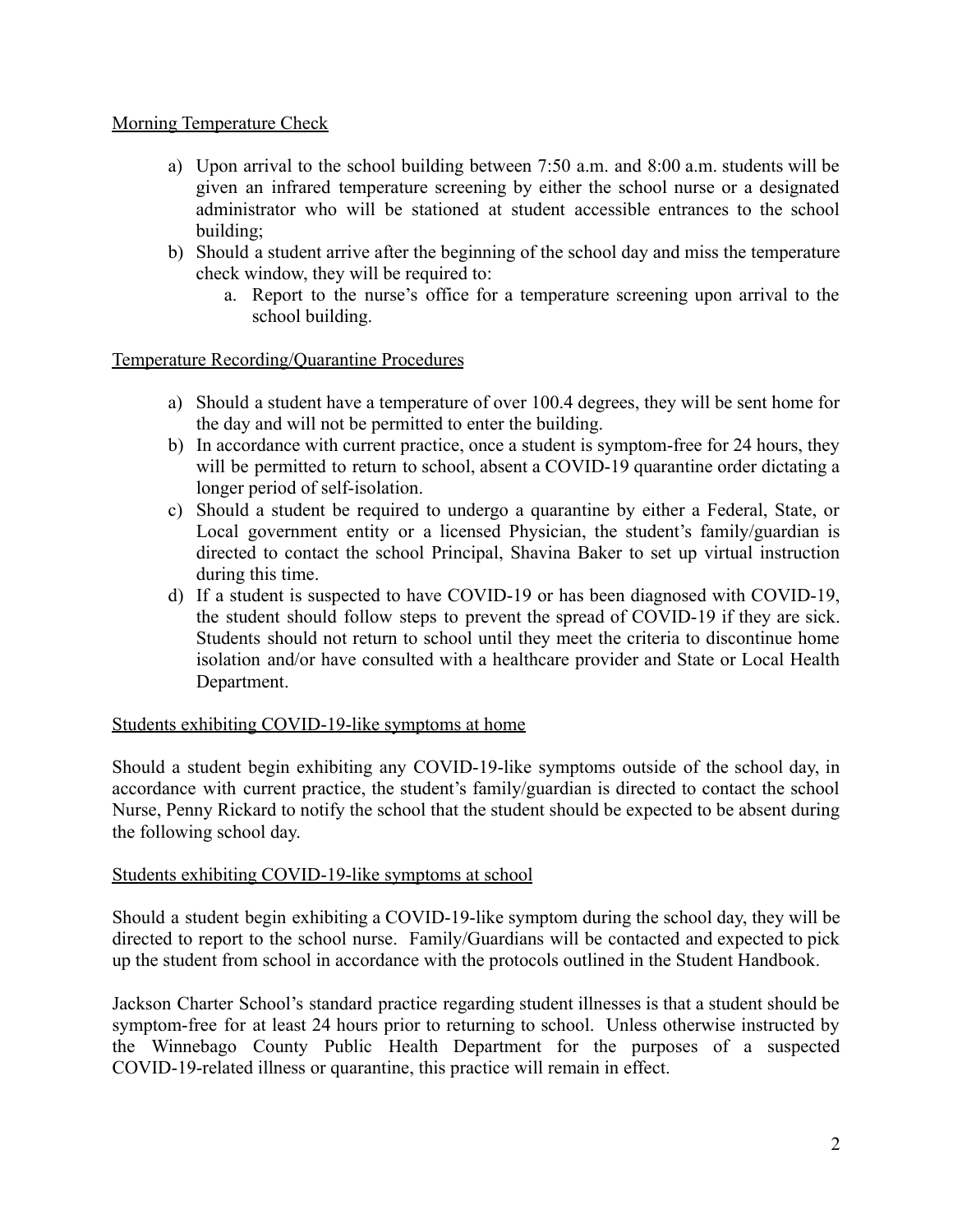#### Quarantine Protocols

Consistent with CDC's recommendations, students with COVID-19 symptoms should seek out a healthcare provider for evaluation and potential testing. Should a COVID-19 test be warranted, waiting for test results prior to returning to school is preferred to ensure that students and staff in the building are safe.

Should a student test positive for COVID-19, Jackson Charter School will follow the guidance of the Winnebago County Public Health Department regarding contact tracing, required quarantines, and notification requirements.

#### Face Coverings while on School Premises

As part of the safety protocols and procedures in place to protect the health and safety of students and staff at Jackson, students are required to wear a face mask/covering at all times while on school grounds, absent appropriate medical documentation excusing this requirement.

Staff are instructed to ensure that all students wear face masks while in the school building, absent appropriate medical documentation excusing this requirement. Should a student request to not wear a face mask due to a medical limitation, the student's family/guardian is directed to contact the school Nurse, Penny Rickard, to determine if appropriate face mask alternatives are available and/or appropriate. Should a student's educational plan require a student/staff member to not wear a face mask, a student's family/guardian is directed to contact the Director of Special Education and Student Support, Emily Wallen, to determine if appropriate face mask alternatives are available and/or appropriate.

As a reminder, Students each received a copy of the 2020-2021 Jackson Student Handbook at the beginning of the school year. As outlined in the 2020-2021 Jackson Student Handbook, the Student Dress Code (pgs 19-21) states that a failure to adhere to the requirements set forth in the Student Dress Code will be considered a violation of school rules and disciplinary consequences may be assigned. The 2020-2021 Jackson Student Handbook Dress Code states the following regarding the requirement of students to wear face masks/coverings:

# **DRESS CODE**

The spirit of the Uniform Dress Code is to create the best possible learning community for all students. It is our belief that good dress and work habits reflect a proper school attitude. Students are expected to be dressed in their school uniform and groomed in a manner that will not be disruptive to the educational process, constitute a health or safety hazard, or violate civil law. They are required to be in proper school uniform dress code during school hours, while on campus, on school transportation, and on field trips, unless otherwise notified.

**Students at Jackson are required to wear school uniforms every day. Students are not allowed to change clothing prior to exiting the building. The uniform policy is mandatory and all students are expected to be dressed in full uniform every day. There will be no**